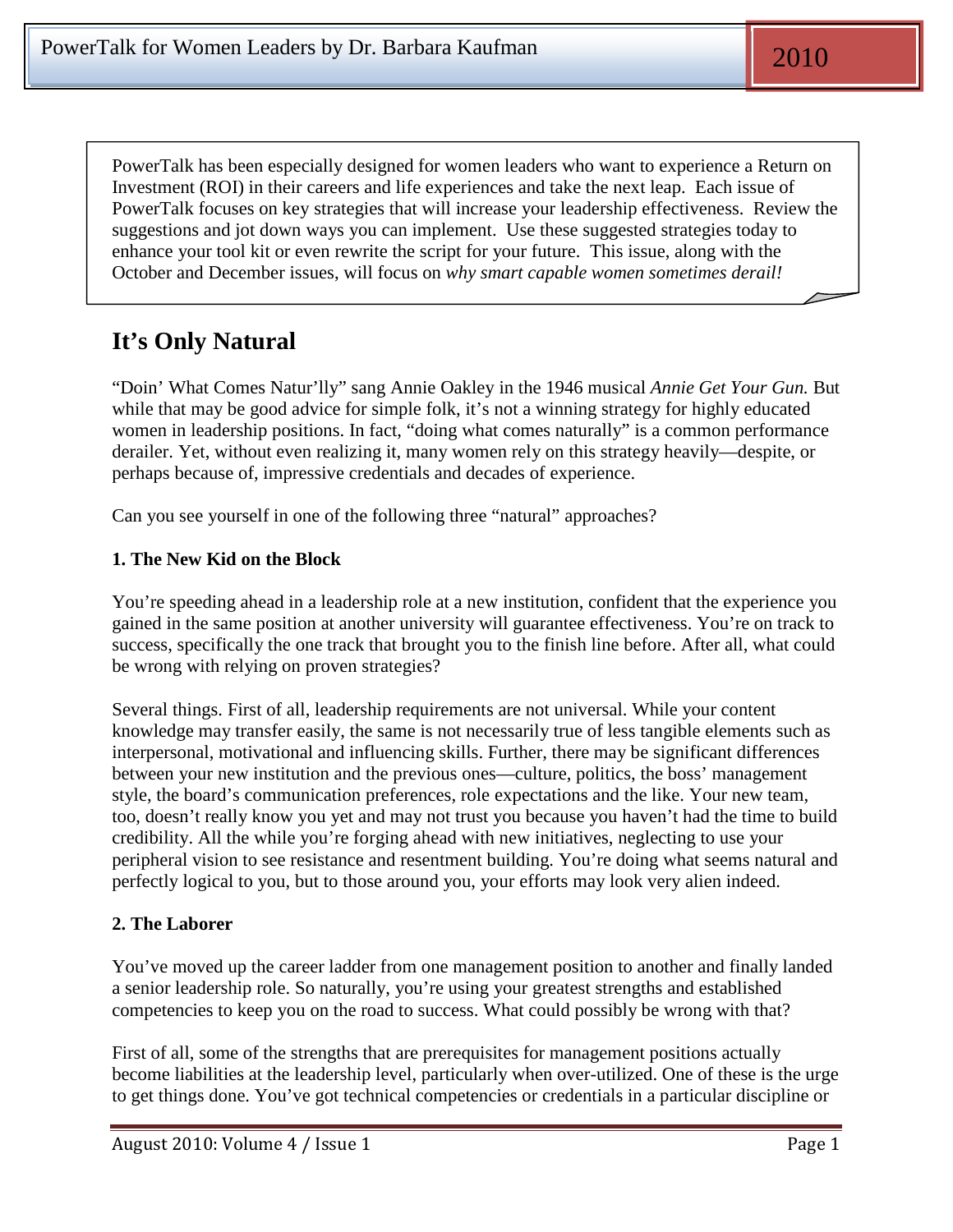administrative field, and you know how things should be done. Being a perfectionist, you perform these tasks yourself to make sure they're done right. This has two serious consequences. One, it leaves you with no time to lead because you're too busy managing and executing. Two, it negatively affects your relationship with your team. They may perceive you as a micromanager or even feel intimidated by you because, after all, they could never live up to your standards. This creates an unproductive environment, a downward spiral of poor performance and ultimately turnover.

The more senior a position, the more the balance shifts from technical competencies and task execution to true leadership, which is accomplishing things through others. While it may be natural for you to manage and execute, you should be leading instead.

### **3. The Busy Bee**

One of the most commonly over-utilized "success" strategies is multitasking. Women usually pride themselves on the ability to multitask, and they excel in management positions because of it. However, as they move into more senior roles, excessive multitasking becomes a weakness because it spreads your energy across multiple tasks and divides your attention among several priorities. It deprives you of the focus and concentration required to explore opportunities, develop strategies and think creatively.

In principle there is nothing wrong with multitasking. In fact, it's innate, natural human behavior. How else could anyone hold a leadership position while dealing with personal challenges such as aging parents or grown children who have moved back in? But if you're trying to develop a new fundraising initiative or think of creative ways to get buy-in from faculty on a new budget, you won't get anywhere if you're answering email, supervising clerical staff and writing reports at the same time.

If you think you're an accomplished multitasker who can get away with it, take note. A February 28, 2010 article in *The Chronic of Higher Education* ("Divided Attention") cited multitasking research by Clifford I. Nass, a professor of psychology at Stanford University. According to Nass, heavy multitaskers are usually extremely confident of their abilities, but are actually worse at multitasking than most people. Nass has published a study which found that self-described multitaskers performed much worse on cognitive and memory tasks that involved distractions than did people who said they preferred to focus on single tasks. The fact is, leadership is not as simple as walking and chewing gum at the same time. Multitasking at this level doesn't make you more productive—it just makes you busier.

[Suggested quote in text box: "There is no expedient to which a man will not resort to avoid the real labor of thinking." Sir Joshua Reynolds]

#### **Unnatural Acts**

Relying on one's strengths, over-utilizing multitasking skills, focusing on technical competencies and rolling success strategies forward from institution to institution are all natural ways of striving toward our goals. While not inherently wrong, they keep leaders from breaking out of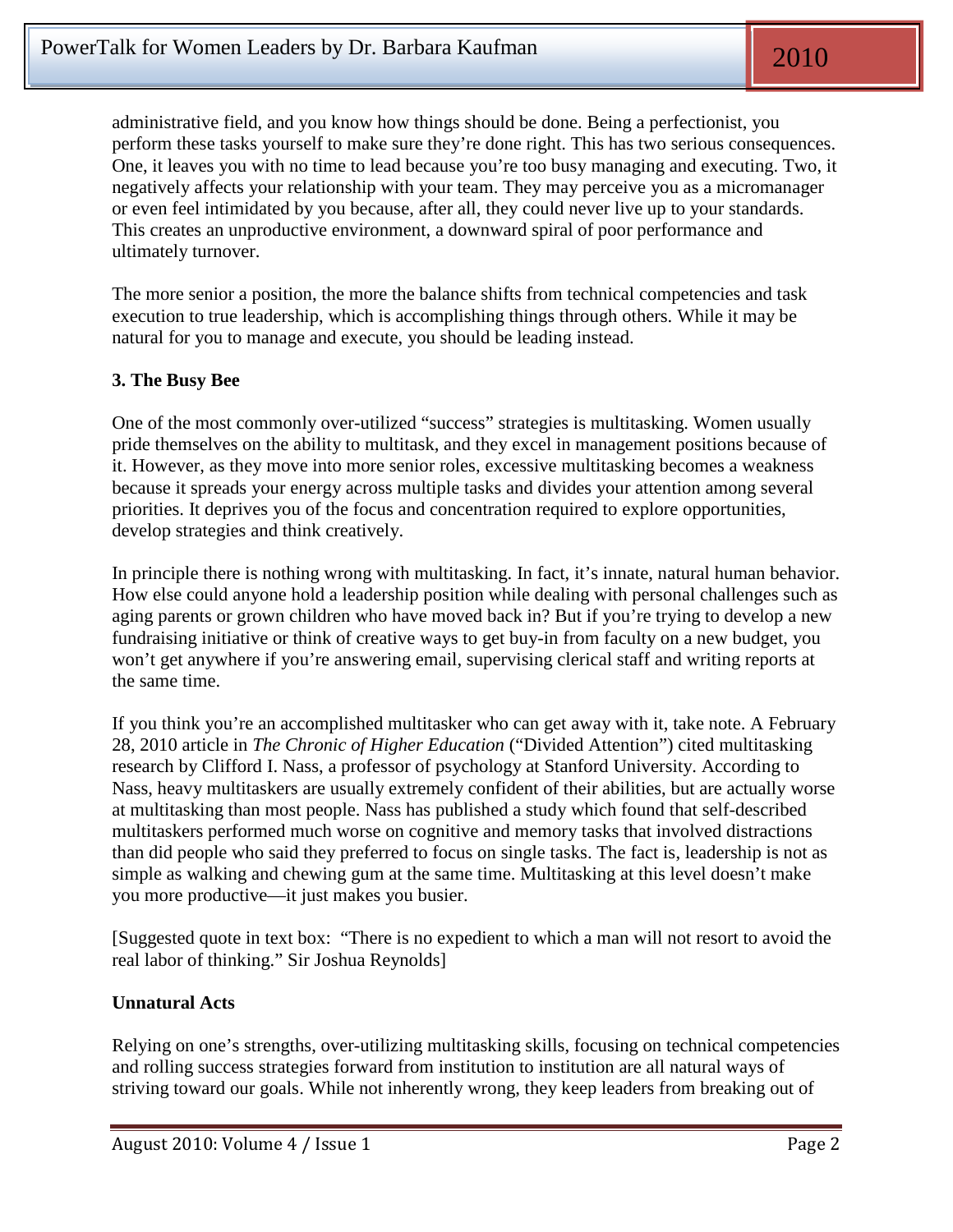their comfort zones and reaching higher. So how do you escape the zone? The only way is to start doing things that will seem unnatural and uncomfortable at first. For example:

- Cut back on unrewarding activities to make time for relationship-building with key constituents 360 degrees around you. That includes your boss, the board if applicable, colleagues, peers and, very importantly, the people who will execute the strategies you set.
- When meeting with people, take the time to really listen to them. Don't slide into your seat breathless from the last conference and speed through the agenda on autopilot. Before you hand out assignments, ask for input. Take advice. Invite people out for coffee and find out how they're doing.
- Discover what's different about a new boss' expectations. Does he or she prefer a different communication style or frequency than your previous boss? Is he or she accustomed to different problem-solving approaches?
- If at a new institution, develop a comprehensive understanding of its strategic direction, culture and subcultures before forging ahead with change initiatives. It's going to slow you down, but at least your train won't derail.
- Appreciate the time, effort and attention it takes to *lead* versus *do*. Resist the urge to "just get it done." Understand how decision-making occurs on the new campus or in your new role, how shared problem-solving is defined and which key constituents expect to be involved. Take the time to plant "seeds" so that others get involved and own solutions.
- Empower your team. Ask questions and seek their counsel. Learn how to delegate and let go. Delegation provides professional development opportunities for your team members so they can support you better in the future.

Moving up in the leadership ranks is always about continuous learning, but it is just as much about unlearning old behaviors. There are no perfect leaders and everyone is a work in progress. So when it comes to making mistakes in learning and unlearning, remember that praise and constructive criticism are two sides of the same coin.

## **Sidebar: Practice a Little Self-reflection**

Take some time this weekend and list:

• Examples of how you may be over-utilizing your strengths. What are some self-defeating behaviors you could unlearn? For example, do you seek to lay blame rather than admit mistakes freely? Do you have to be right all the time? Do you have a short attention span when people try to talk to you? Are you a perfectionist who does everything herself for fear of delegating?